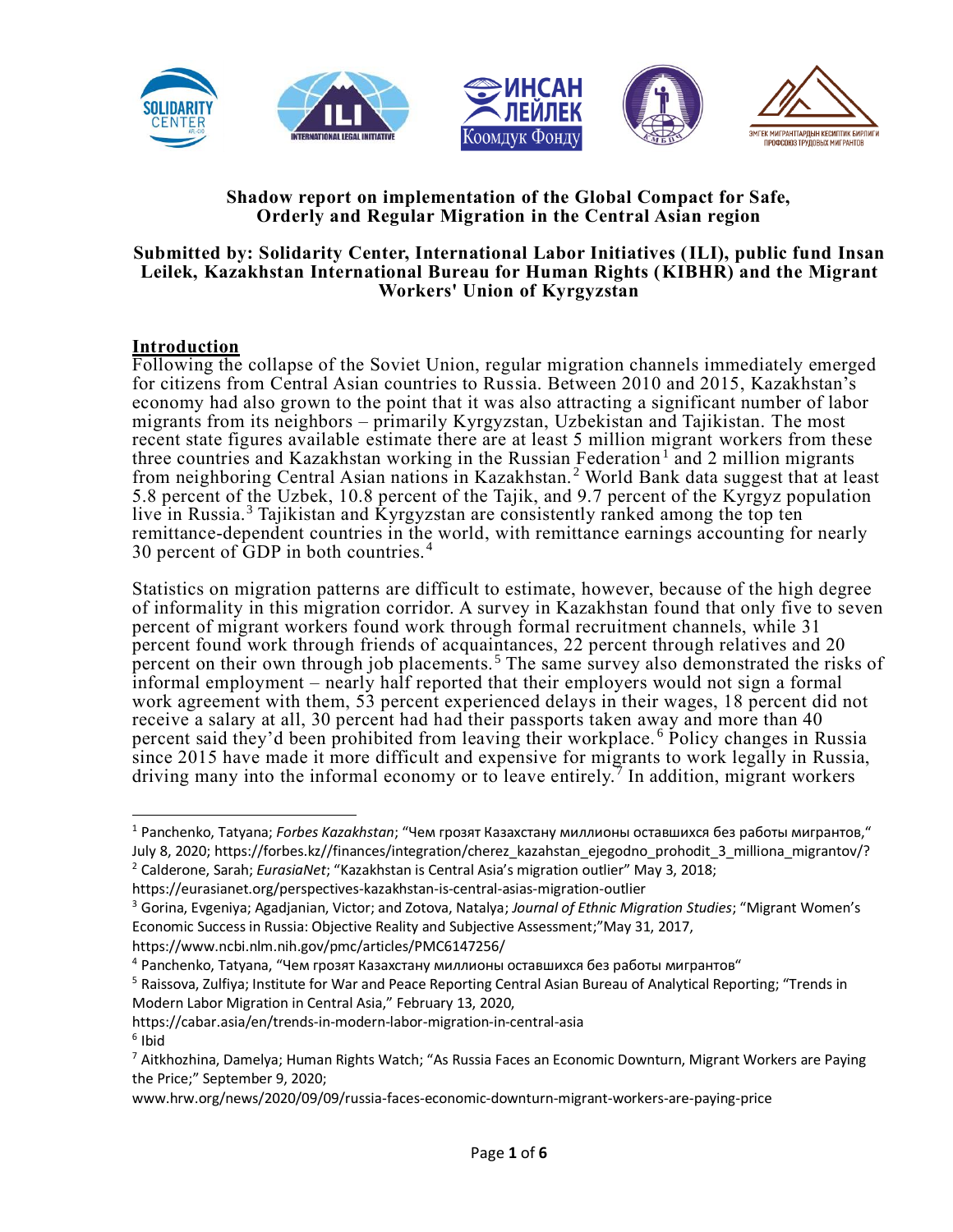have long been vulnerable to xenophobic attacks, harassment from police and exploitation from employers.

The COVID-19 pandemic has exacerbated existing vulnerabilities, made conditions for many migrants from Central Asia dire, and exposed structural and institutional flaws in the way migration is managed in the region. Research indicates that 75 percent of migrants were laid off or forced to take unpaid leave, and half had lost all sources of income and were barely surviving.<sup>8</sup> Russia made some efforts to extend visas and residency permits and tempor arily suspend deportations, but provided no social safety net protections for such migrant workers. As border closings made returning home impossible, migrants without work have begun tent cities along Russia's borders with neighboring states, trying to repatriate. Government intervention has helped some of these migrants return home, but each story of success draws more migrants, who are going to be in even worse situations as the weather cools. Those who have stayed are living in increasingly cramped conditions to cut costs and are often working in jobs that expose to them to the virus and exploitation. At the same time, many have little access to even basic healthcare services. <sup>9</sup> The situation is similar for migrant workers in Kazakhstan, who have also experienced mass layoffs and were not included in social protection schemes to help those impacted by the pandemic.<sup>10</sup>

## **The Global Compact and migrant labor rights in the region**

Russia as well as several Central Asian states, including Kazakhstan, participated in the negotiations of the *Global Compact for Safe, Orderly and Regular Migration* (GCM) and have agreed to provide a state report on implementation.

The GCM mentions the normative human rights framework as its guiding force, and specifically mentions the important role of the International Labor Organization and its core labor standards in guiding migration policy. The labour movement calls on states, including the Russian Federation and all countries of Central Asia, to comply with standards of decent work enshrined in the core ILO conventions. In particular, the rights enshrined in the *ILO Declaration on Fundamental Principles and Rights at Work* apply to all workers regardless of status and all countries regardless of whether they have ratified ILO conventions or adopted the GCM. We call on the participant states to ensure and protect freedom of association for migrant workers and their rights to form or join trade unions of their own choosing, regardless of immigration status.

Systems to protect migrants' rights in both origin and destination countries of the Central Asian labor corridor are woefully inadequate. Comprehensive research in Kazakhstan, for example found:

In fact, no conclusive efforts have been conducted in coordination to protect Kyrgyz migrants and give them an access to an effective remedy. Kazakh authorities argue that it is not their responsibility to protect migrant workers, and that protection of migrant workers is under the responsibility of Akims (heads of regional or local authorities), and to a lesser extent, under the responsibility of the International Organisation for Migration (IOM). This

<sup>&</sup>lt;sup>8</sup> Ibid

<sup>9</sup> Nechepurenko, Ivan; *New York Times*; "For Migrants in Russia, Virus Means No Money to Live and No Way to Leave;" June 24, 2020; www.nytimes.com/2020/06/15/world/europe/russia-coronavirus-migrant-workers.html

<sup>&</sup>lt;sup>10</sup> Kakenova, Aizhan; Institute for War and Peace Reporting Central Asian Bureau of Analytical Reporting; "Experiences of Labor Migrants in Kazakhstan During COVID-19: Leave or Stay?;" June 1, 2020;

https://cabar.asia/en/experiences-of-labor-migrants-in-kazakhstan-during-covid-19-leave-or-stay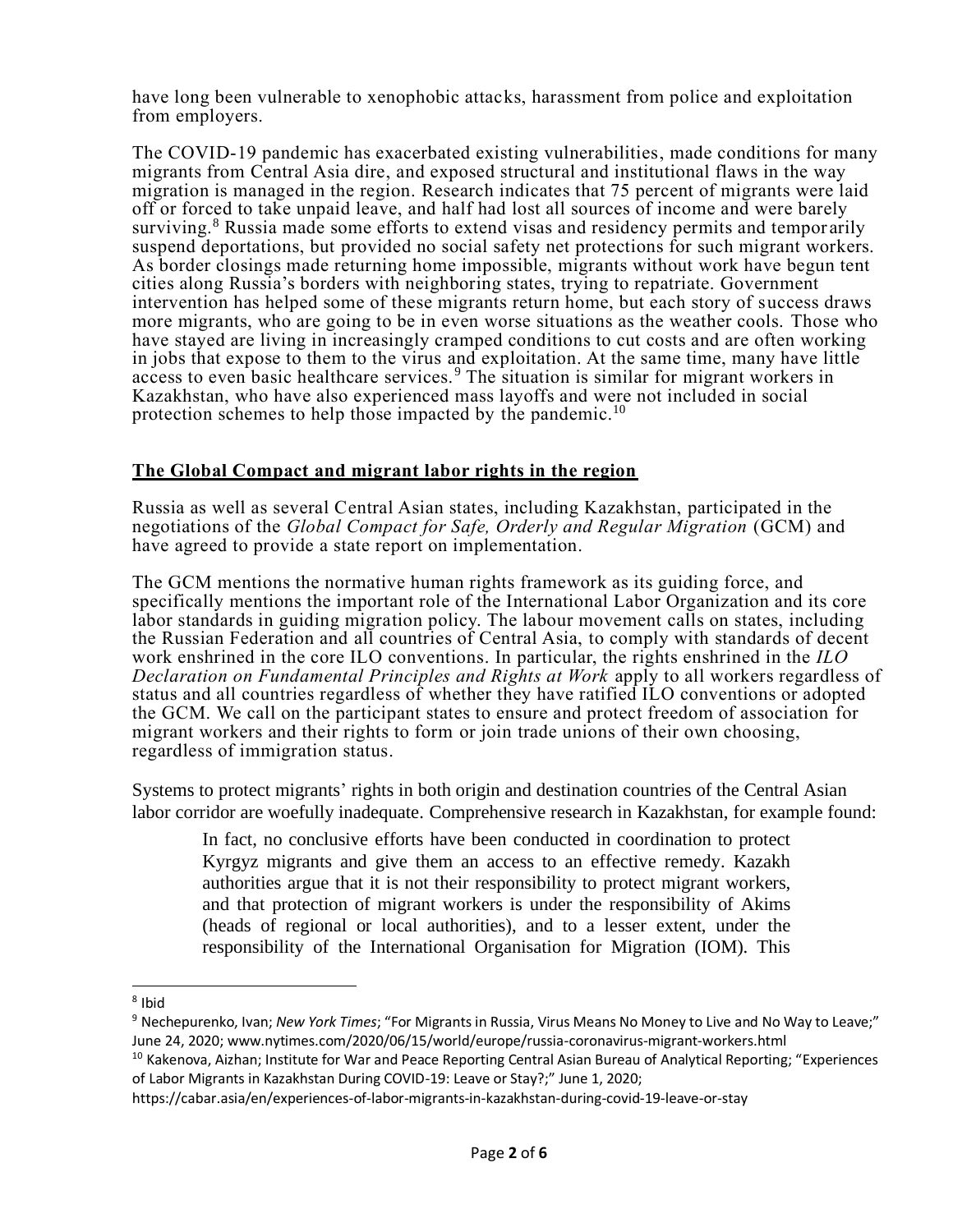situation violates article 14 of the UN International Covenant on Civil and Political Rights, which states : "All persons shall be equal before the courts and tribunals […]; everyone shall be entitled to a fair and public hearing by a competent, independent and impartial tribunal established by law.". While the trade unions still in existence admit they haven't mobilised themselves to defend the migrant workers, the independent trade unions are de facto unable to do so, being themselves subjected to a massive crackdown by the Kazakh authorities...As a result, this situation of Kazakh trade unions further inhibits the possibility for migrant workers to have their rights defended.<sup>11</sup>

Kazakhstan is not alone in lack of a coordinated effort to protect migrant workers, however. Immigration policies across the region are designed for control rather than protection and lack of coordination between governments often leaves migrant workers to fend for themselves when problems arise. Enforcement can be equally punitive, with corrupt law enforcement bodies frequently extracting bribes from migrant workers and high costs to migrants for obtaining legal registration documents.<sup>12</sup>

These deficiencies lead to a host of institutional problems that prevent migrant workers in the Central Asian corridor from realizing the protections contained in the GCM, particularly related to Objective 6 (Facilitate fair and ethical recruitment and safeguard conditions that ensure decent work) and Objective 7 (Address and reduce vulnerabilities in migration). Those institutional problems include:

- Absence of or difficulty in accessing tools to defend migrants' rights, such as:
	- Shelters for migrants waiting for legal proceedings;
	- Qualified interpreters at trial and in pretrial stages of judicial hearings;
	- Support from the embassies of the State of their citizenship (for example physical access to embassies is often difficult and the processing of documents takes a long time).
	- Attacks or threats against human right defenders who work with irregular migrants by state authorities as persons who potentially hide or facilitate illegal activities;
	- Legal and practical restrictions on migrant workers forming or joining trade unions to exercise their workplace rights through collective action.
- The high cost of various documents and/or penalties, as well as entry and exit duties.
- Accessible, affordable medical care (particularly for persons with disabilities and those suffering from illnesses that deprive them the ability to travel for medical care, as well as for children born on the territory of different state than the one of their parent's citizenship).
- Interdiction for migrants legal work except for at certain entities or in certain sectors (such as for big companies or as domestic workers).
- Burdensome registration processes, or processes to maintain legal status, that push people into undocumented status.
- Fear of many undocumented migrants to defend their rights by contacting public authorities because of the emerging question of their deportation.

<sup>&</sup>lt;sup>11</sup> FIDH-ADC "Memorial"-ILI / "Invisible and exploited in Kazakhstan: the plight of Kyrgyz migrant workers and members of their families;" June 2018; www.fidh.org/IMG/pdf/kyrgyz\_migrant\_workers\_in\_kazakhstan.pdf; pg. 8 <sup>12</sup> Sharifzoda, Khazma; *The Diplomat*; "Central Asia's Russian Migration Puzzle;" October 11, 2019;

https://thediplomat.com/2019/10/central-asias-russian-migration-puzzle/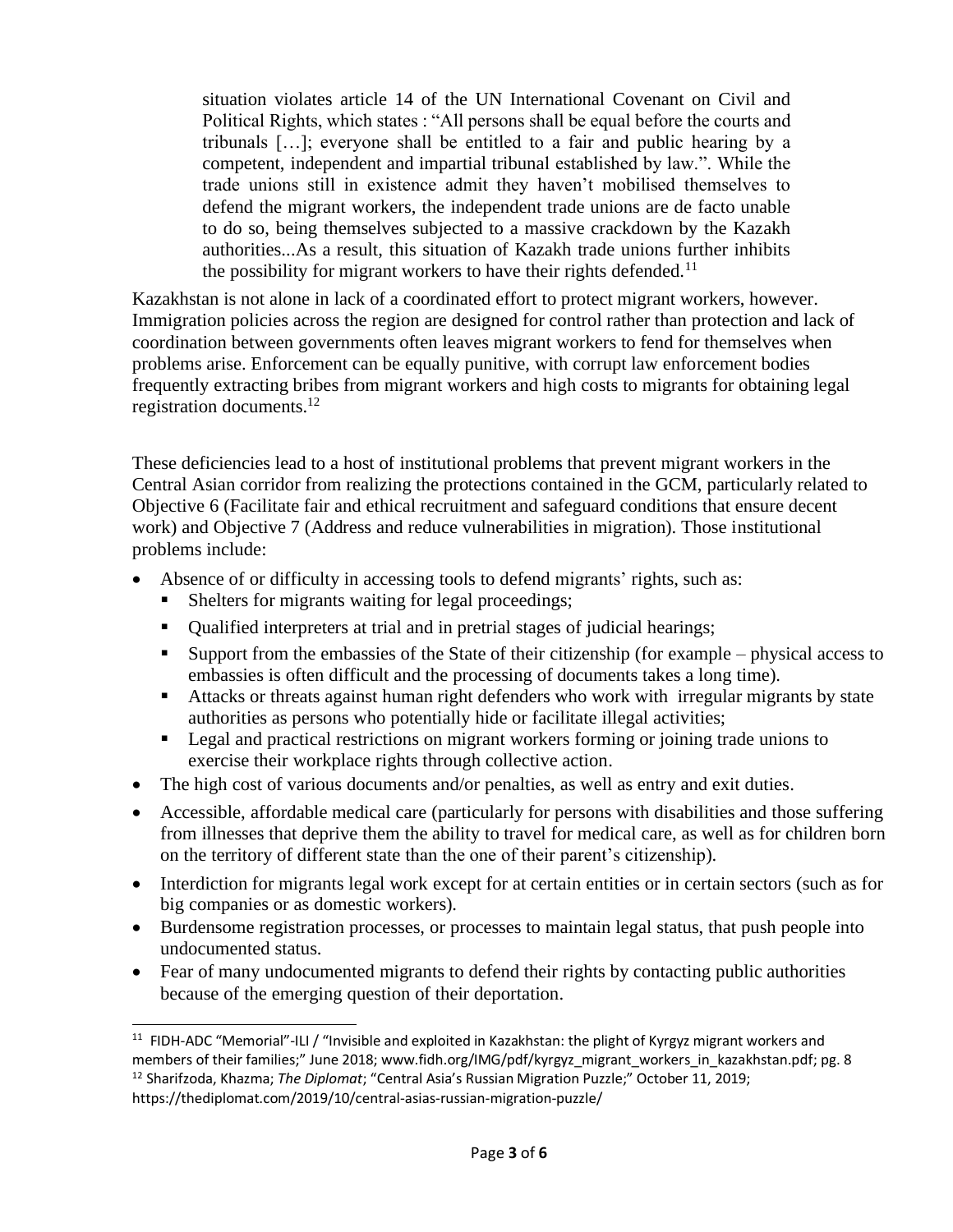- Failure to identify migrant workers as victims of forced labor or human trafficking.
- Inefficient labor inspection lacks the financial, legal, or human resources to carry out its mission, and is also often ill-equipped to address the needs of vulnerable migrant workers. For instance, monitoring the working conditions and hiring rules for domestic workers, who work irregularly without clear regulation of their duties.
- Unregulated labor migrants work without labor contracts and therefore have no social guarantees, including those related to health and education, for themselves and their family members. The absence of a work contract gives rise to number of other problems, specifically: the withholding or non-payment of wages (wage theft), non-payment of overtime, difficulties receiving social and legal protection, restricted access to medical services, etc.

# **Recommendations:**

- Adherence to the ILO core labor standards as articulated in the Fundamental Principles and Rights at Work, that apply to all workers, regardless of status.
	- o Freedom of association, and the right to organize and collectively bargain for all migrant workers (documented and undocumented; in the formal and informal economy)
	- o Freedom from discrimination
		- For example, in Kazakhstan, we urge the government to amend the migration law to include the fundamental rights of all migrant workers in accordance with international human rights standards, such as the rights to fair and favorable working conditions (including equitable pay), safe conditions, reasonable working hours, days off, and rest.
		- **Ensure that migrants can obtain work authorizations without discrimination.**
- Regularization and visa flexibility for migrants:
	- o Allow workers in irregular status who continue to provide essential services to destination economies to regularize their status.
	- o Support migrants who have lost their jobs due to the pandemic to easily adjust their visa status to find other employment.
	- o Grant extensions to and flexibility in renewal of work permits to all migrants to prevent deportation during a pandemic.
	- o As an emergency response to the continuing coronavirus pandemic, develop and implement, together with the countries of origin of migrants, a program to return people who want to go back to the countries from which they came so they do not become hostages to the situation unable to meet their basic needs.
- Provide social safety protections for migrant workers regardless of status:
	- o Ensure that migrant workers are provided with the necessary personal protection equipment and other occupational safety and health provisions in the workplace and in their homes.
	- o Provide information on occupational safety and health protection in languages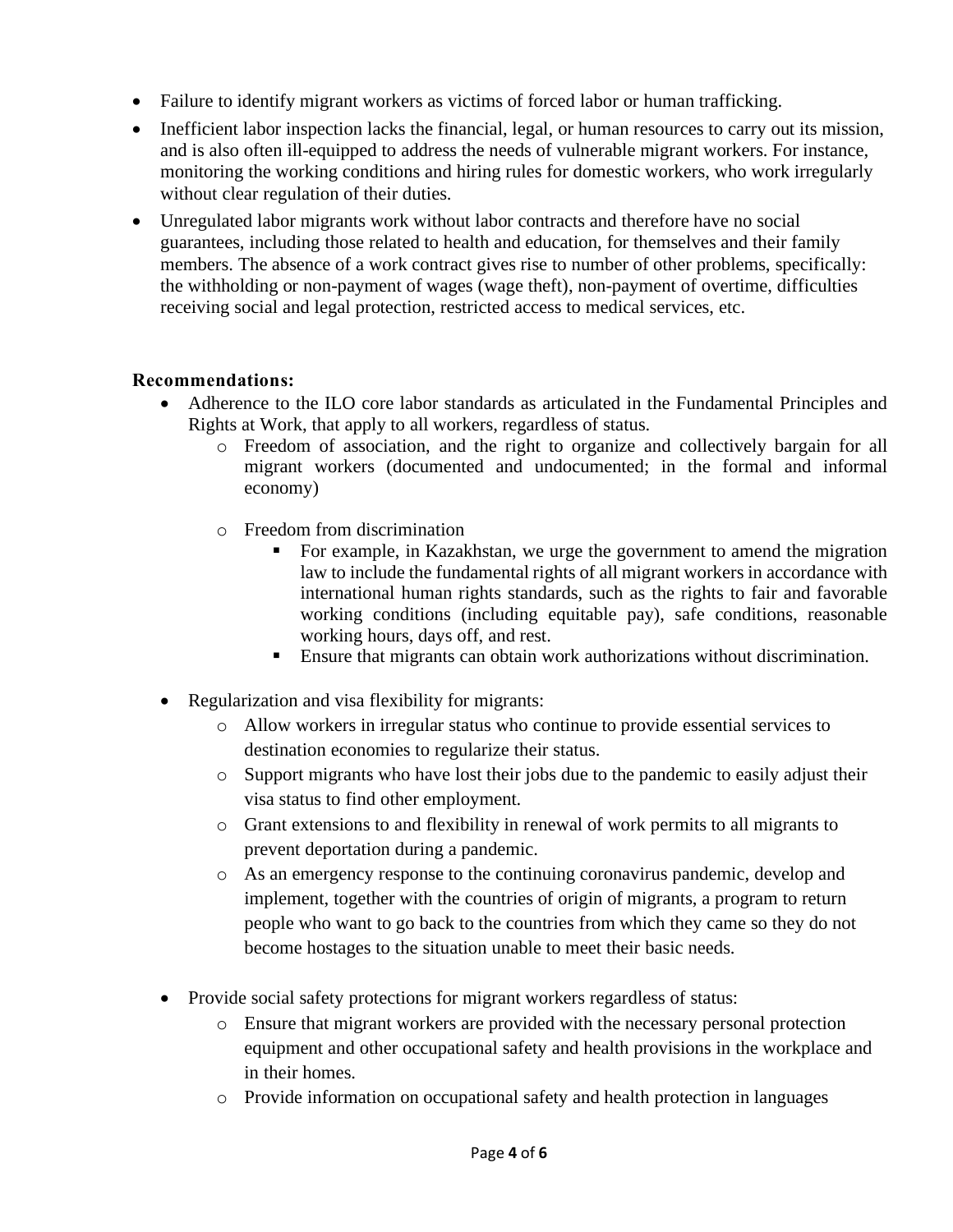understandable to migrants.

- o Allow workers employed without an employment contract in periods of quarantine or self-isolation restrictions to full-fledged unemployment benefits or provide adequate levels of food with a simultaneous exemption from the payment of housing utilities, that is, ensure that a minimum standard of living is possible for all workers impacted by COVID-19 restrictions regardless of employment status.
- Address corruption among government officials, especially in law enforcement, customs, the migration police and the Labour Inspection Agency.
- Hold employers accountable for violating migrant workers' rights, including for wage theft, occupational safety and health violations, and other workplace and contract issues. Ensure that migrant workers have access to justice and remedies for such violations
- Develop and implement regional mechanisms that inform migrant workers about unscrupulous employers in destination countries (black lists of employers).
- Plan labour inspections in households that employ domestic workers, especially migrant domestic workers.
- Migrant workers, regardless of status, should be given full access to health and medical care in destination countries.
	- o This includes migrants in the informal economy (like domestic workers)
	- o Guarantee all migrant women, irrespective of their legal status, free access to sexual and reproductive healthcare, including methods of contraception, prenatal, birth and postnatal care.
- As long as companies continue to be impacted by COVID-related shutdowns, governments should ensure that employers, particularly large transnational companies protect migrant workers with the following steps:
	- o Pay wages in full. In an environment where workers live from paycheck to paycheck, even a slight decrease or delay can completely ruin their lives.
	- o Provide fair compensation for lost earnings for workers paid by piece rates or for tips, particularly in the service and hospitality sector that is both a primary employer of migrant workers in this region and a sector particularly hard hit by coronavirus restrictions.
	- o Ensure that workers can return to their jobs when the situation returns to normal. At the same time, employers must prevent the impoverishment of workers by compensating for lost earnings, including if their companies use various state schemes for paying partial unemployment benefits and other anti-crisis support